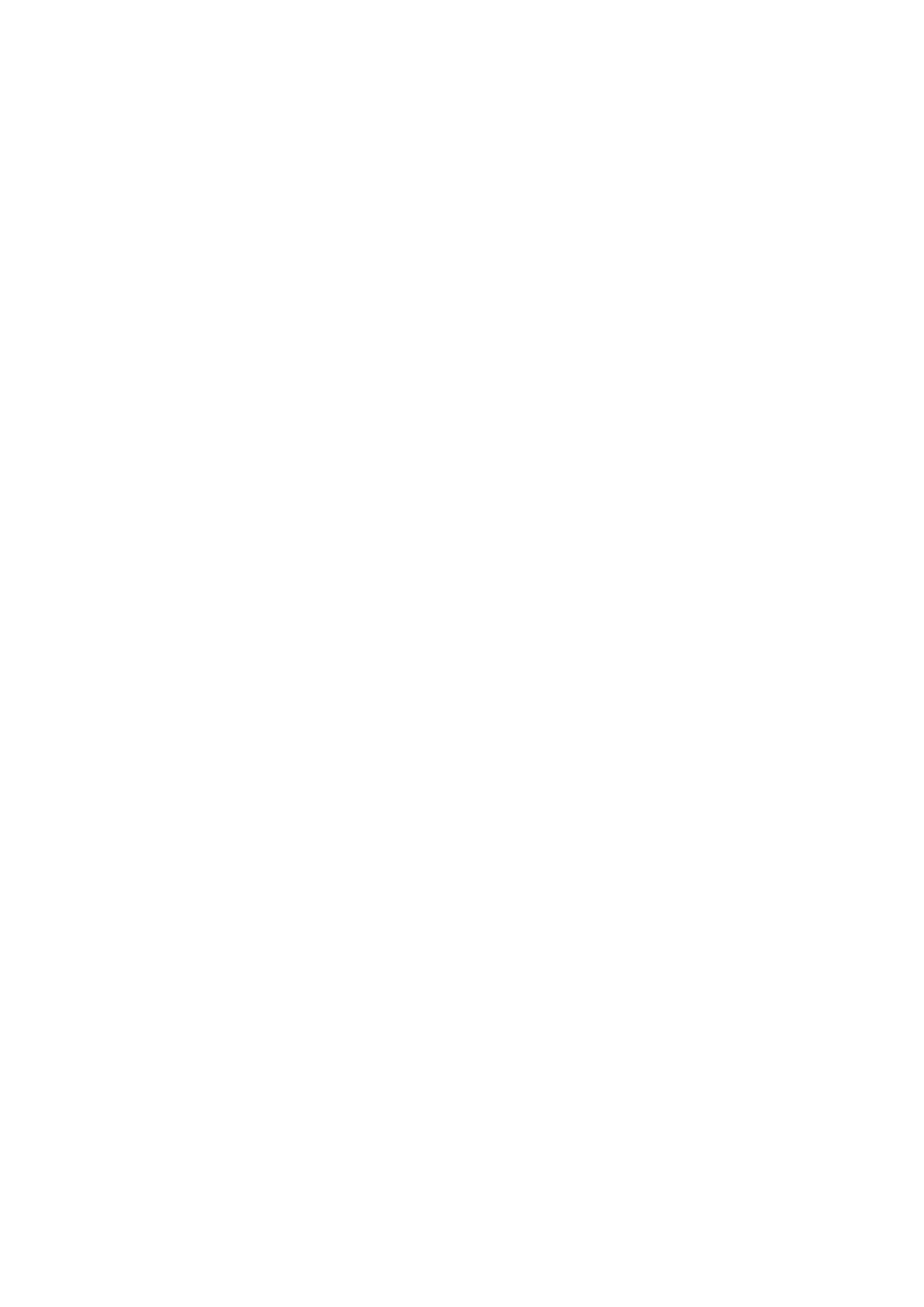# **NAVAL ARCHITECTURE**

**Attempt SIX questions only**

**All questions carry equal marks**

#### **Marks for each part question are shown in brackets**

1. The load waterplane of a ship is 144 m long, floating in sea water of density 1025 kg/m<sup>3</sup>, is defined by the half ordinates given in Table Q1:

| <b>Station</b> | AP | 1/2 |  |  |  |  |  |
|----------------|----|-----|--|--|--|--|--|
|                |    |     |  |  |  |  |  |

#### Table Q1

The following particulars are obtained from the ship's hydrostatic curves:

| displacement                                      | $=$ 13640 tonne |
|---------------------------------------------------|-----------------|
| centre of buoyancy above the keel (KB)            | $=$ 3.84 m      |
| moment to change trim by one centimetre (MCT 1cm) | $= 176.5$ tm    |

Calculate EACH of the following:

- (a) the position of the longitudinal centre of flotation (LCF) from midships; (6)
- (b) the second moment of area of the waterplane about a transverse axis through the centroid; (6)
- (c) the height of the ship's centre of gravity above the keel (KG). (4)
- 2. For a ship of 6000 tonne displacement floating in water of density 1025 kg/m<sup>3</sup>, the KG is 5.5 m.

A centre double bottom tank 14 m in length, 6.4 m wide and 1.6 m deep is now half filled with oil of density 900 kg/m<sup>3</sup>.

A mass of 120 tonne is lifted from a quayside by means of the ship's lifting gear. The top of the derrick is 18 m above the keel.

If the KM in the final condition is 7.8 m, calculate EACH of the following:

| (a) the final effective metacentric height; | (13) |
|---------------------------------------------|------|
|                                             |      |

(b) the maximum outreach of the derrick if the angle of heel is not to exceed 5º. (3)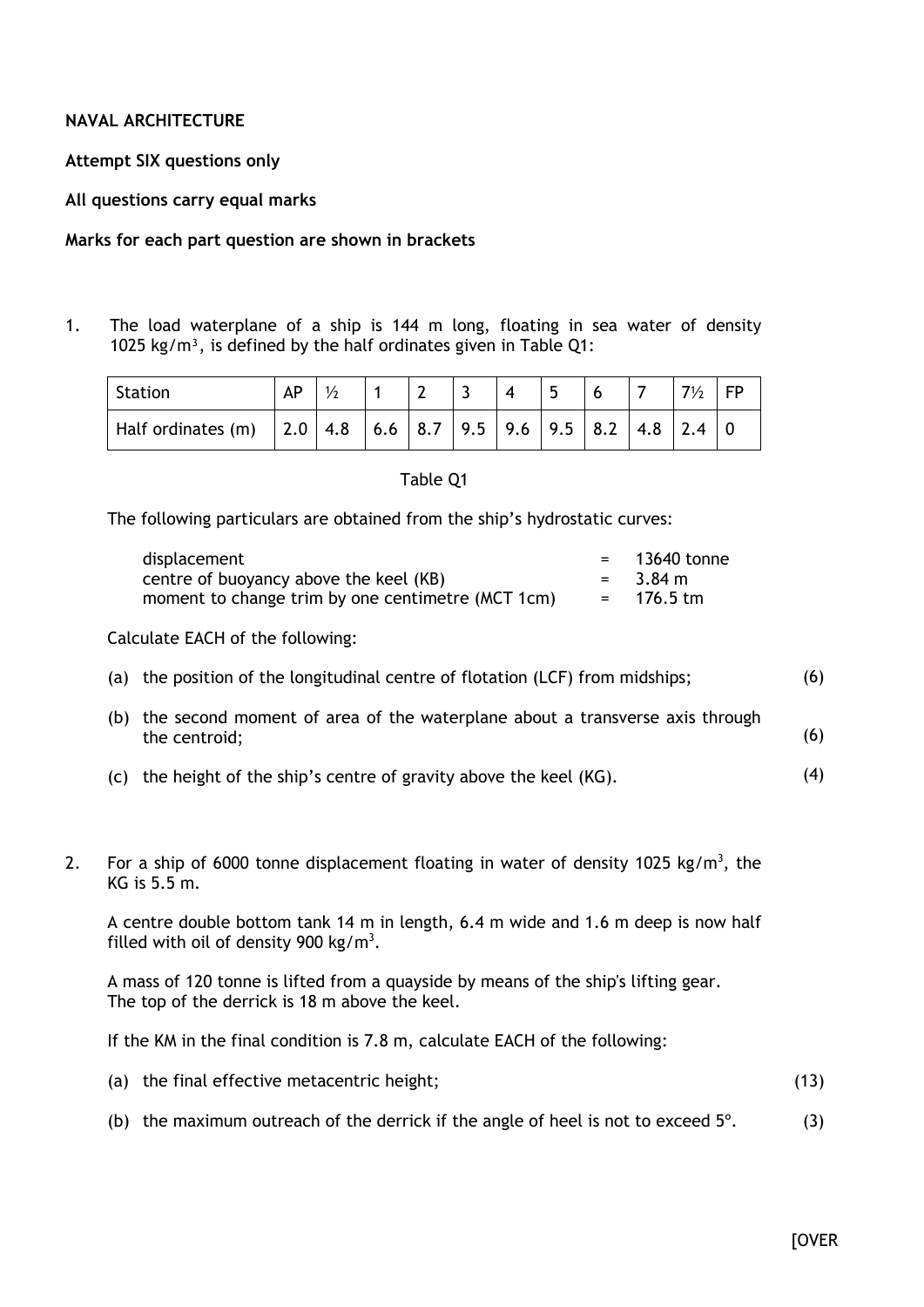3. A ship of 120 m in length has the following particulars when floating in sea water of density 1025 kg/m<sup>3</sup>.

Displacement = 10560 tonne draught aft  $= 6.93 \text{ m}$ draught forward  $=$  6.58 m longitudinal metacentric height  $(GM_1)$  = 125 m centre of flotation from midships (LCF) =  $2.4$  m aft tonnes per centimetre immersion (TPC) = 19.9

Two tanks, each containing a substantial quantity of water ballast, are situated with their centres of gravity 30 m aft of midships and 55 m forward of midships.

The vessel is required to enter dock with draught aft 6.60 m and a trim of 0.50 m by the stern.

Calculate the amount of ballast to be discharged from EACH tank. (16)

4. A box-shaped vessel of length 100 m and breadth 12 m has a full breadth midship compartment 16 m long divided by a centreline watertight bulkhead to form equal tanks port and starboard.

The vessel is loaded to a draught of 6 m in sea water of density 1025 kg/m<sup>3</sup> and in this condition the KG is 3.611 m and the midship compartment has a permeability of 80%.

The vessel is now bilged below the waterline on one side only at midships.

Calculate the resulting angle of heel. (16) Calculate the resulting angle of heel.

5. (a) Explain the procedure required to produce weight, buoyancy and load curves for a ship assumed to be floating in still water, stating any relevant features of the curves.

(b) Describe how shear force and bending moment curves are produced from a load diagram, explaining how the features of EACH curve are connected.

(8)

(8)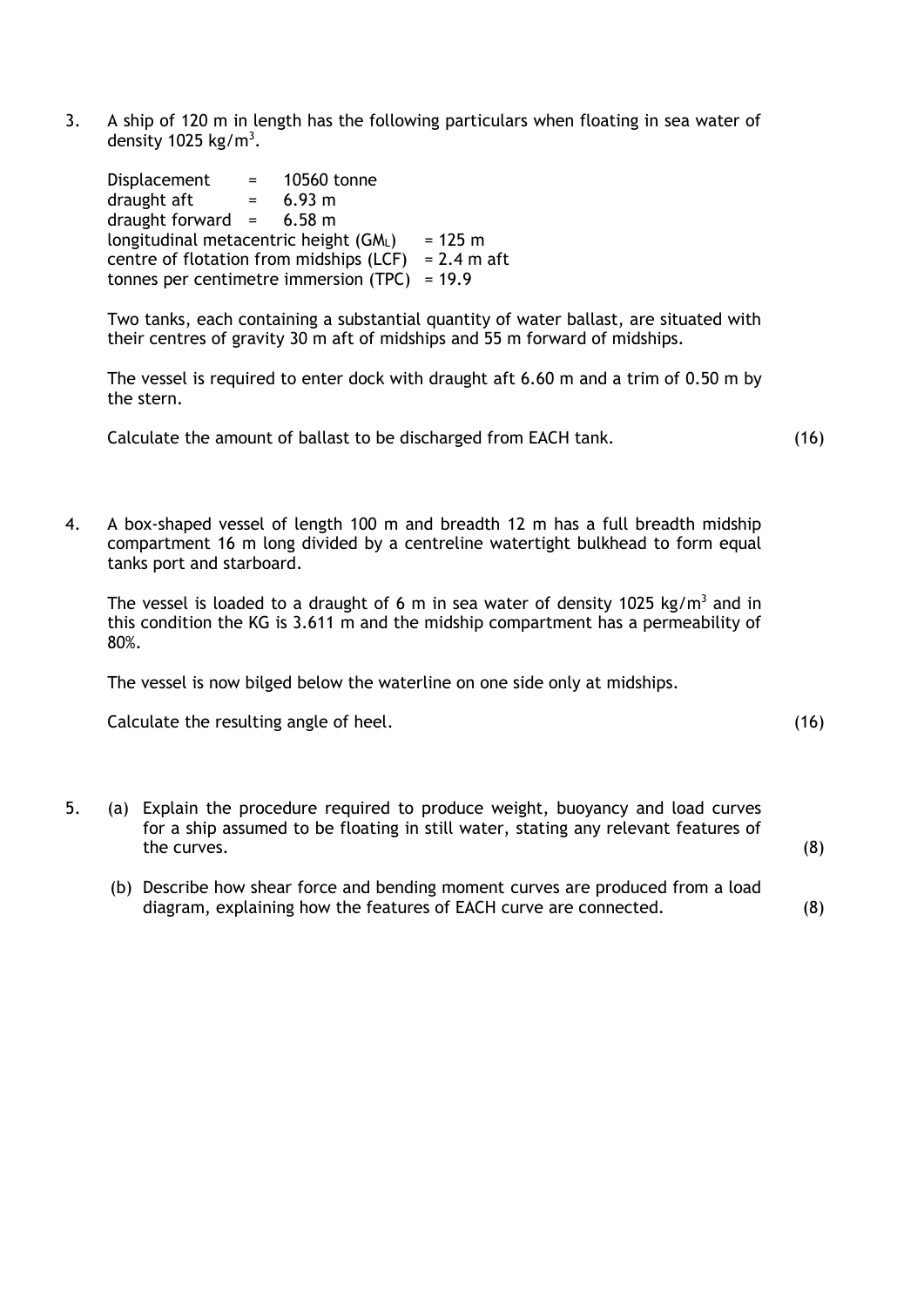6. The force acting normal to the plane of a rudder is given by the expression:

 $F_n = 20.17 \text{ A} \text{ V}^2 \alpha \text{ newtons}$ 

where:  $A = r$ udder area  $(m<sup>2</sup>)$  $v =$ ship speed (m/s)  $\alpha$  = rudder angle (degrees)

A manoeuvrability specification for a ship that requires a *transvers*e rudder force of 75 kN is generated when the angle of helm is 35º with the ship travelling at a speed of 5 knots.

(a) Determine suitable dimensions for a rectangular rudder having a depth to width ratio of 1.6.

(b) The rudder stock is designed to have a diameter of 320 mm with the allowable shear stress in the material limited to 70  $MN/m<sup>2</sup>$  at its service speed of 15 knots.

At the maximum helm angle of 35º, the centre of effort is 34% of the rudder width from the leading edge of the rudder.

Determine the distance of the axis of rotation from the leading edge of the rudder so that the stock is not overstressed at the service speed.

(10)

(6)

7. A ship of length 140 m and breadth 18 m floats at a draught of 8 m in sea water of density 1025 kg/m<sup>3</sup>. In this condition the block coefficient  $(C_b)$  is 0.68.

At a speed of 15 knots the following data applies:

| Delivered power                        |            | 4720 kw |
|----------------------------------------|------------|---------|
| Quasi-propulsive coefficient $(QPC)$ = |            | 0.70    |
| Ship correlation factor (SCF)          | $=$ $\sim$ | 1.18    |

Calculate the pull required to tow a similar model of length 5 m at the corresponding speed in fresh water density  $1000 \text{ kg/m}^3$ . (16)

*Note: The frictional coefficient to be used:*

*for the model in fresh water of density 1000 kg/m³ is 1.694 for the ship in sea water of density 1025 kg/m³ is 1.415*

*Speed in m/s with the speed index (n) for ship and model 1.825*

*Wetted surface area (S) = 2.57*  $\sqrt{\Delta L}$  *(m<sup>2</sup>)*